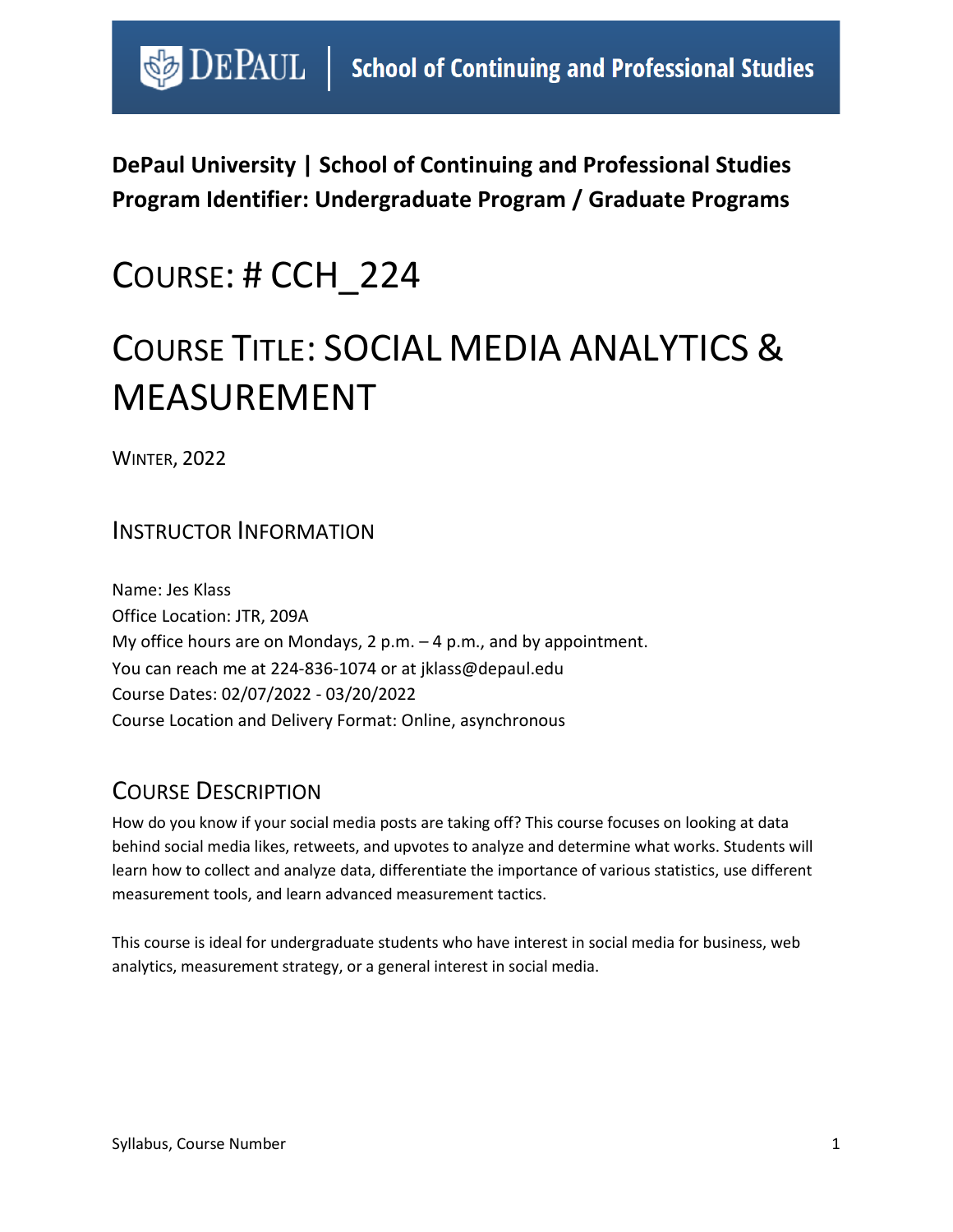# LEARNING OUTCOMES AND, IF RELEVANT COMPETENCIES:

*AFTER COMPLETING THIS COURSE, YOU WILL BE ABLE TO:*

- Analyze data from social media platforms.
- Assess a social media post (and campaign) to determine if it is achieving its goal.
- Identify the difference between various social media terms.
- Develop and implement measurement tactics to increase data potential.
- Explore various social media analytic tools.

## LEARNING STRATEGIES & RESOURCES

Students in this course will read articles, watch films, participate in online discussions, draft a measurement plan, and complete Google Analytics certification to demonstrate their learning.

## LEARNING DELIVERABLES (GRADED EVIDENCES OF LEARNING)

**Due in Week 1**: Introduction & How do you use Social Media Discussion How do brands use Social Media Discussion **Due in Week 2**: Measurement Platform Reflection (Submission) Google Analytics Discussion **Due in Week 3**: UTM Discussion Measurement Strategy Proposal **Due in Week 4**: Hashtag Discussion Measurement Strategy Plan Draft Discussion **Due in Week 5**: TikTok Discussion Measurement Strategy Plan **Due in Finals Week**: Google Analytics Certificate proof (screenshot to Submissions)

## ASSESSMENT OF STUDENT LEARNING

Syllabus, CCH\_223 22 223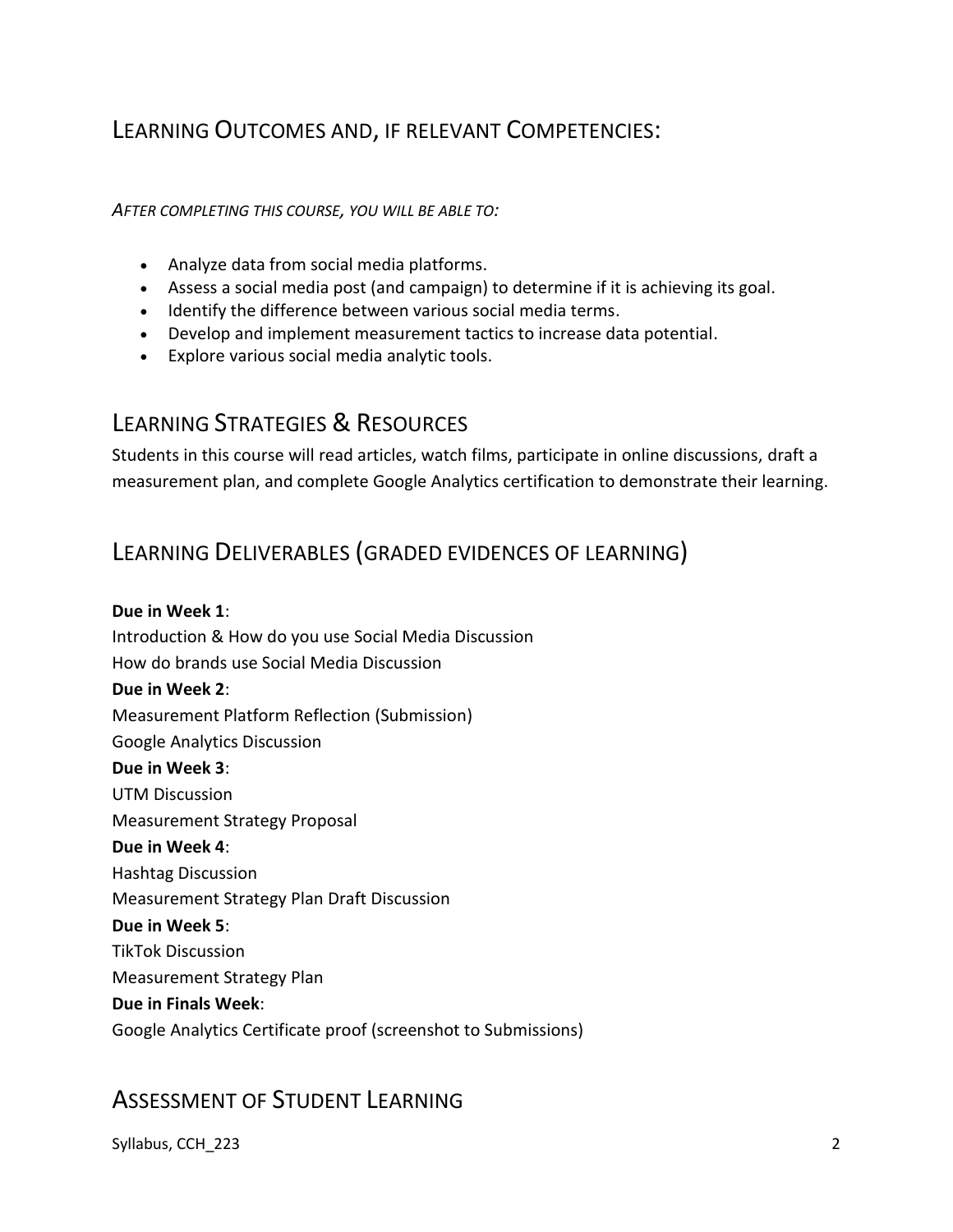# GRADING CRITERIA & SCALE

GRADE SUMMARY Discussions 40% Measurement Platform Reflection: 5% Measurement Strategy Proposal: 10% Measurement Strategy Plan: 25% Google Analytics Certification: 20%

#### GRADE SCALE

| $A = 95$ to 100 | $A = 91$ to 94    | $B+ = 88$ to 90 |
|-----------------|-------------------|-----------------|
| $B = 85$ to 87  | $B - 81$ to 84    | $C + 77$ to 80  |
| $C = 73$ to 76  | $C = 69$ to 72    | $D+ = 65$ to 68 |
| $D = 61$ to 64  | $F = 60$ or below |                 |

#### PASS/FAIL GRADE POLICY

Students interested in taking a course on a Pass/Fail grade basis need to contact their academic advisor to request the option by the end of the second week of the course. SCPS students can email their requests to their advisors and include the course number, quarter, and student ID number. Non-SCPS students need to contact their home college for instructions on submitting these requests. Please review the P/F guidelines, course restrictions and GPA implications in the [University catalog](https://catalog.depaul.edu/student-handbooks/undergraduate/undergraduate-academic-policies/grades-pass-fail/) before making your request. A grade of Pass represents a D or better standard and therefore will not meet requirements that have a minimum standard of C- or better. For further clarification of the P/F option for SCPS students beyond the university guidelines, please refer to the **SCPS catalog**.

MINIMUM SCPS GRADE POLICY

SCPS degree programs with majors (BAPSBA, BAPSC, BAHA, BADA, BANM, and BALS) require a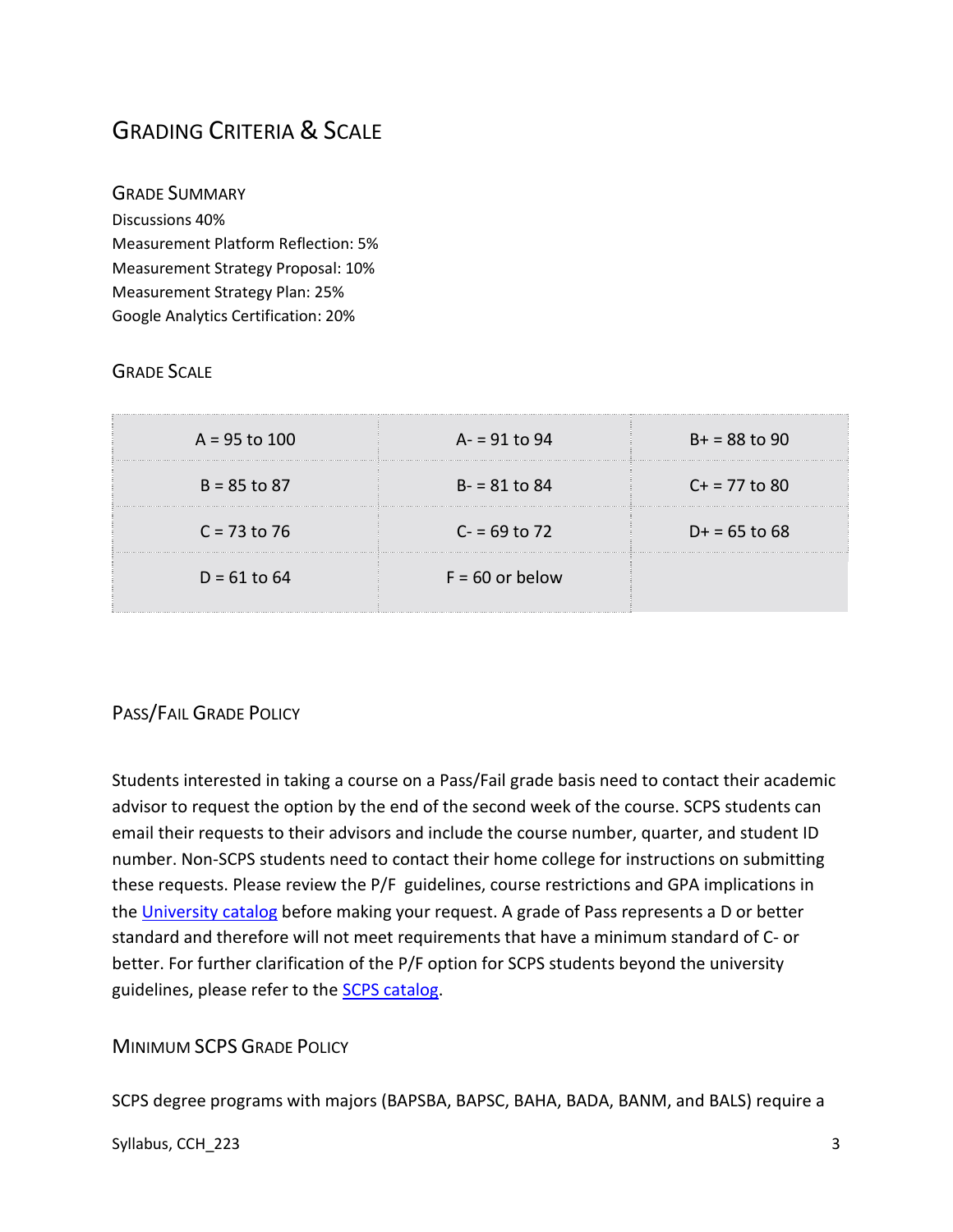grade of C- or better in courses taken at DePaul or transfer work applied to course requirements in the Major and in the LL 261: Essay Writing course in the College Core. All other course requirements in these programs can be completed with a grade of D or better. SCPS degree completion major programs (BAABS and BALS) require a C- or better in all courses taken at DePaul applied to those programs. SCPS competence-based programs (BAIFA, BAC, BAGB and BAECE) require a D or better in courses taken at DePaul or transfer work applied to competence requirements.

INCOMPLETE (IN) GRADE

This process follows university [policy.](https://catalog.depaul.edu/student-handbooks/undergraduate/undergraduate-academic-policies/grades-incomplete-and-research-expiration-policy/)

A student who encounters an unusual or unforeseeable circumstance that prevents her/him from completing the course requirements by the end of the term may request a time extension to complete the work.

- The student must formally initiate the request by submitting the Contract for Issuance [of Incomplete Grade form](https://scps.depaul.edu/student-resources/undergraduate-resources/Documents/Incomplete%20Grade%20Contract.pdf) (via email, word doc), no later than week 10 (or prior to the final week of a shorter-term course).
- The instructor has discretion to approve or not approve the student's request for an IN grade.
- The instructor has discretion to set the deadline for completion of the work, which may be earlier but no later than two quarters (not counting Summer term).
- The instructor may not enter an IN grade on behalf of a student without a completed and agreed upon contract.
- The student is alerted that IN grades are not considered by Financial Aid as evidence of satisfactory academic progress.

# COURSE SCHEDULE

WEEK<sub>1</sub> **Reading Assignments**: https://sproutsocial.com/insights/reach-vs-impressions/ **Videos**: Intro to Social Media Analytics (SMA) **Assignments** (Due 2/13 at 11:59pm): Introduction & How do you use Social Media Discussion How do brands use Social Media Discussion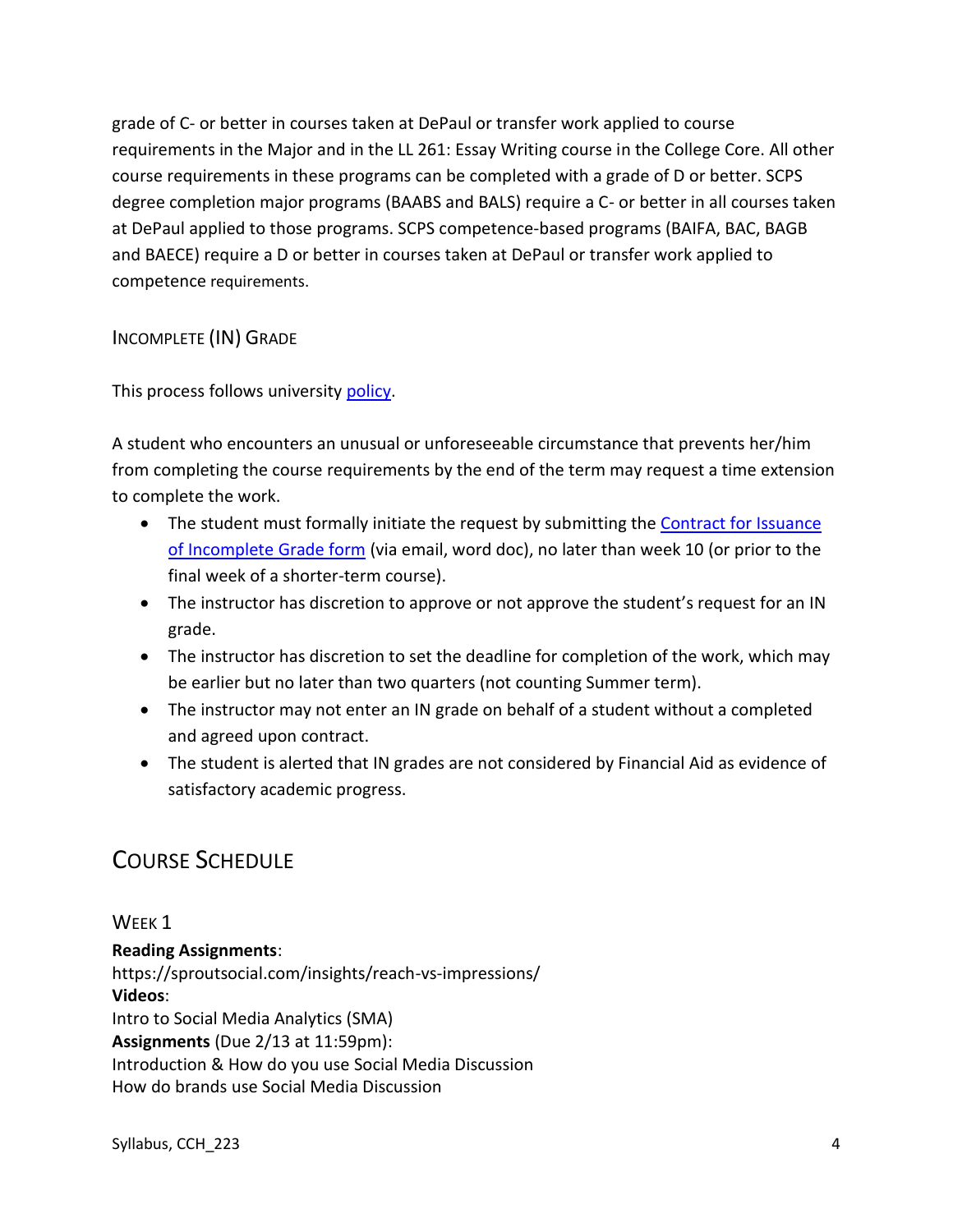#### WEEK<sub>2</sub>

**Reading Assignments**:

Choose 1 of 5 Options: Sprinklr, Hootsuite, Sprout Social, Zoho Social, Buffer **Videos**: Google Analytics for Beginners **Assignments** (Due 2/20 at 11:59pm): Measurement Platform Reflection (Submission) Google Analytics Discussion

#### WEEK 3

**Reading Assignments**: Buffer UTM Reading **Videos**: Advanced Google Analytics UTM Lecture **Assignments** (Due 2/27 at 11:59pm): UTM Discussion Measurement Strategy Proposal

#### WEEK 4

**Reading Assignments**: Cantini on Sentence-to-Hashtag Semantic Mapping **Videos**: #Hashtag Lecture **Assignments** (Due 3/6 at 11:59pm): Hashtag Discussion Measurement Strategy Plan Draft Discussion

#### WEEK 5

**Reading Assignments**: TikTok, Finishing and Data Analytics **Videos**: Changing Tides in Social Media Lecture **Assignments** (Due 3/13 at 11:59pm): TikTok Discussion Measurement Strategy Plan

FINALS WEEK **Reading Assignments**: N/A **Videos**: N/A **Assignments** (Due 3/20 at 11:59pm):

Syllabus, CCH\_223 5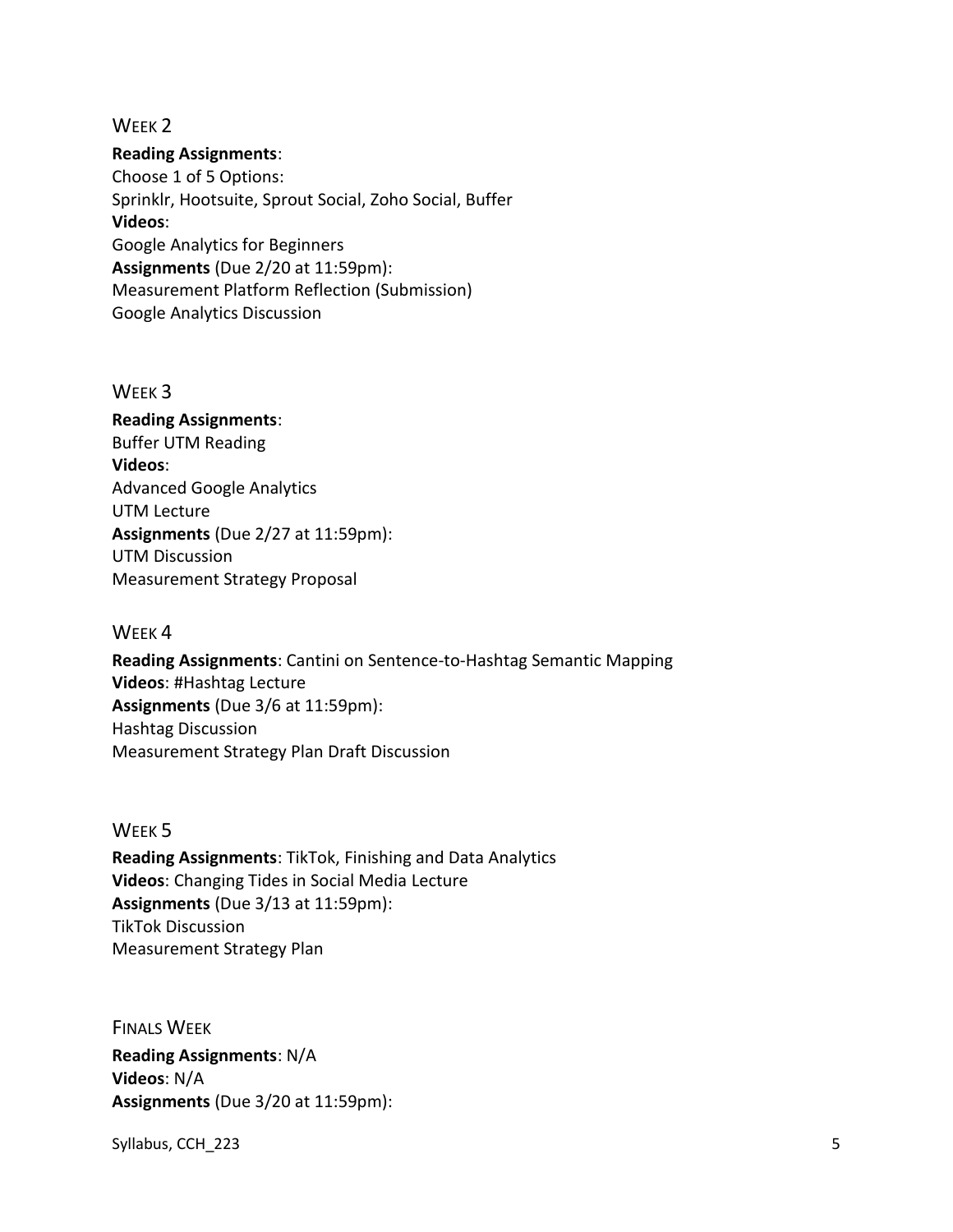Google Analytics Certificate proof (screenshot to Submissions)

# COURSE POLICIES

*THIS COURSE INCLUDES AND ADHERES TO THE COLLEGE AND UNIVERSITY POLICIES DESCRIBED IN THE LINKS BELOW:*

[Academic Integrity Policy](https://catalog.depaul.edu/student-handbooks/undergraduate/undergraduate-academic-policies/academic-integrity/) (UGRAD) [Incomplete \(IN\) and Research \(R\) Grades Expiration Policy](https://catalog.depaul.edu/student-handbooks/undergraduate/undergraduate-academic-policies/grades-incomplete-and-research-expiration-policy/) [Withdrawal/Drop Policy](https://catalog.depaul.edu/student-handbooks/undergraduate/undergraduate-academic-policies/withdrawal-drop-policy/) and [Withdrawal Tuition](https://catalog.depaul.edu/student-handbooks/undergraduate/undergraduate-academic-policies/withdrawal-tuition/) [Accommodations Based on the Impact of a Disability](https://catalog.depaul.edu/student-handbooks/undergraduate/university-resources/center-for-students-with-disabilities/)

Students are also invited to contact me privately to discuss your challenges and how I may assist in facilitating the accommodations you will use during this course. This is best done early in the term and our conversation will remain confidential.

[Protection of Human Research Participants](http://policies.depaul.edu/policy/policy.aspx?pid=185)

OTHER RESOURCES FOR STUDENTS [University Center for Writing-based Learning](http://condor.depaul.edu/writing/) [Dean of Students Office](http://www.depaul.edu/university-catalog/academic-handbooks/undergraduate/university-resources/Pages/dean-of-students-office.aspx)

## INSTRUCTOR BRIEF BIO

Jes Klass completed her MFA in Game Design at DePaul University in 2021 and currently works as the Senior Instructional Designer for the College of Science and Health, School of Cinematic Arts, and School of Design. Previously, Jes worked as a social media marketer for Northwestern University, GoDaddy, Zoro, INC, and NewFounders. Jes also teaches game design, animation, and gamification courses.

# ADDITIONAL CONSIDERATIONS

Additional information for the instructor's consideration in planning the syllabus may be provided in this section, especially to address unique programmatic needs. Recording of Classroom Sessions Conducted via Videoconference tools: